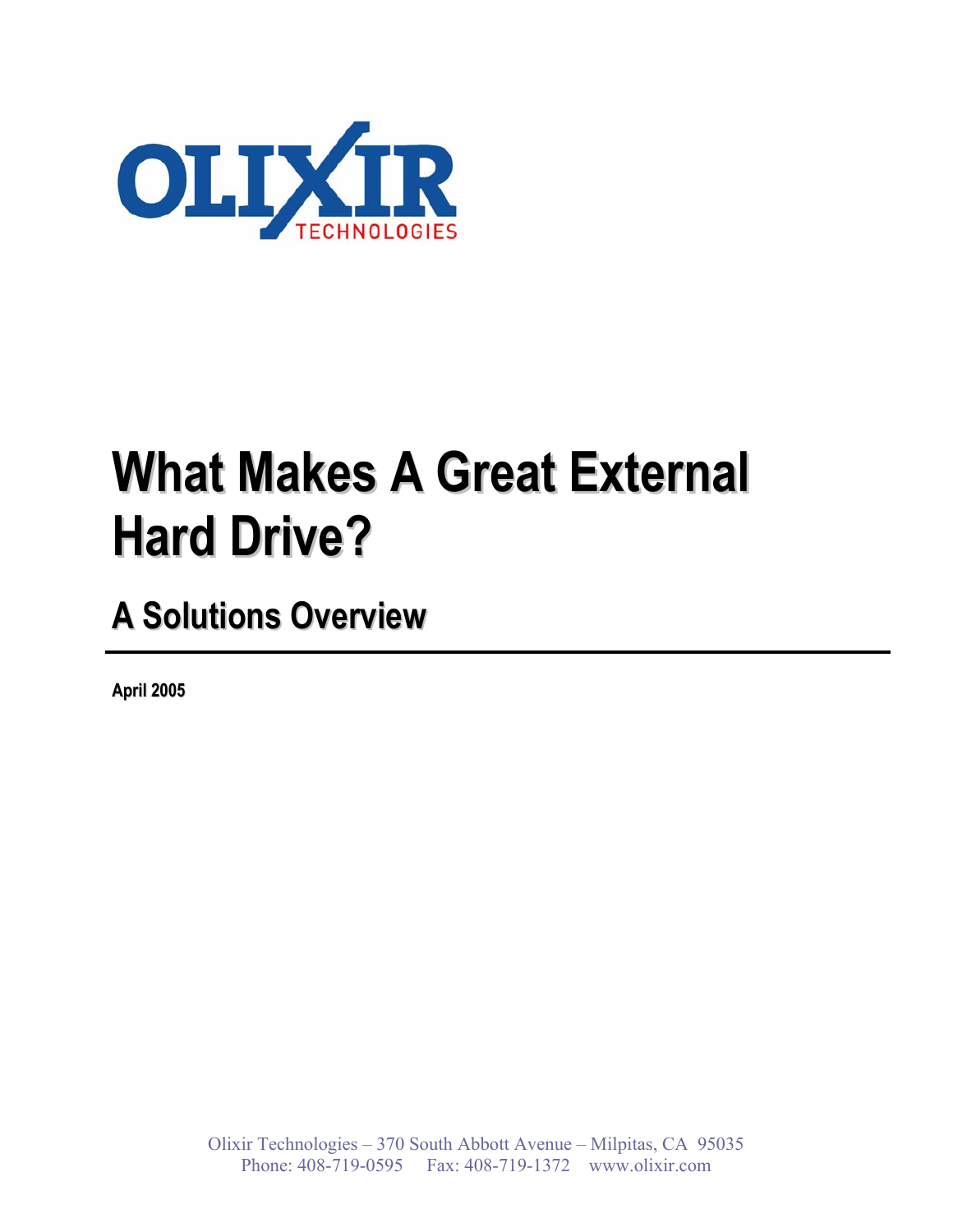# **Portable Storage: Five Trends that Have Forced Out Tapes, Zips, and Orbs, and Made Hard Drives the Preferred New Choice**

Since the end of 2001, a paradigm shift, a revolution, has occurred in the portable data storage market. Floppy disks, Zip and Orb drives, CDs and DVDs, and tape cartridges, are being replaced with a new class of portable storage, namely portable/external hard drives and flash memory. The explosion in the portable and external drive market has been fueled by the following trends:

(1) The cost per Gigabyte (\$/GB) of hard drives has fallen much faster than tape – previously the lowestcost mass portable media. The cost erosion of hard drives vs. tape is depicted in the graph below (Peripheral Research Corporation, November 11, 2001).



(2) The capacity of hard drives is over 400 GB and growing – 3.5" ATA hard drives are leading the maximum capacity war over other popular portable media. Such 3.5" ATA hard drives can provide high capacity at a low price, meeting the storage needs of today's data-intensive applications.

(3) The demand for data storage has been growing at a projected 20.3% CAGR according to Soloman Smith Barney, 2001, who projects this increased demand for data storage in relation to its applications. The largest applications of storage are graphics (games, design, tools), video, and data files. Emerging applications that will drive storage capacity increases in the next five years include E-medicine, digital photography, and CRM/ERS. Gartner Dataquest, 2003, projected "enormous growth" in 2004 for non-PC markets for hard disk drives, particularly audiovisual applications. Garner Dataquest forecasted shipment of a net 22 to 48 million drives that year for non-PC applications, presuming that the applications would take off in 2004. Looking at longer-term trends, in the next five years, Gartner Dataquest projects that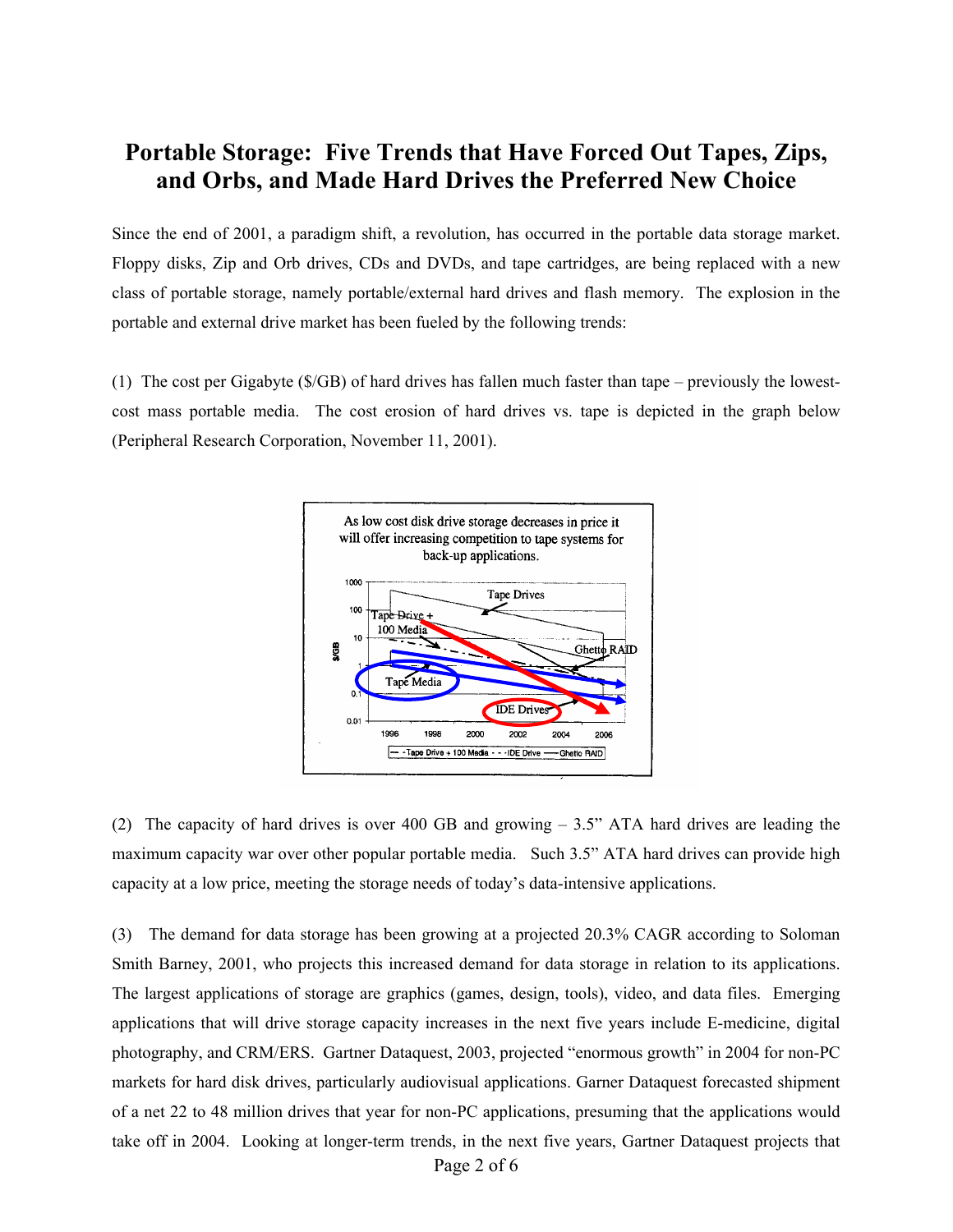every television will have a HDD in it, or near it, and most teenagers will carry around a portable storage device for MP3s. The emergence of the IPOD is proof that this is already happening. Moreover, Gartner Dataquest states, "In the evolving breeds of portable jukeboxes, game stations, programmable set-top boxes and high-definition TVs, a growing hunger for low-cost, high-capacity HDDs makes imminent sense."

(4) The widespread availability of USB 2.0, Firewire, and SATA (more recently) interfaces have made high-speed plug-and-play a reality, providing transfer speeds that can move a Gigabyte of data in less than a minute. These transfer rates, combined with the ease of use of such interfaces, makes it practical to use high-capacity storage devices on a daily basis.

(5) Most importantly, hard disk drives have long been a preferred media from an ease-of-use standpoint because of their random access file structure. For example, backup is made much easier with hard drives compared to tape by reducing both the cataloging process from hours to minutes, as well as dramatically reducing restoration time from hours to minutes (no more cartridge shuffle when disk drives are used). No wonder a recent InfoStor survey shows about 64*% of small businesses, end users, resellers, system integrators, and OEMs plan to purchase disk-based backup products in the next 6 to 12 months*. This survey also revealed that over 70% of respondents cite backup speed, capacity, and reliability, and about 66% cited recovery speed, as factors that will influence the type of backup purchase in the next 6 to 12 months. Hard drives have the clear advantage in all four of these factors over tape.

#### **External and Portable Drives are "Flying Off the Shelf"**

External drives are growing at an explosive rate as part of the storage growth cited in the previously illustrated trends. In 2002, NPD Group stated about external hard drives: "Unit volume has grown equivalently, with year-over-year unit growth of over 128% in contrast to the 4% growth in sales of internal drives." During 2003, sales have continued to increase. An article published in the Taipei Times (Sept. 26, 2003), states, "In the Asia-Pacific region, the value of external disk storage shipments increased by 10.1 percent to US \$386.9 million in the second quarter of this year from the first quarter, according to US-based International Data Corp (IDC)." In a September 2003 article<sup>1</sup> in CNET, it was stated: "NPD Group's Stephan Baker said people are eager to expand on their PCs when they don't have to open up the

 $\overline{a}$ 

**<sup>1</sup>** Ed Fraunheim, "In PC design, harbingers of shrink", CNET, 9/16/03.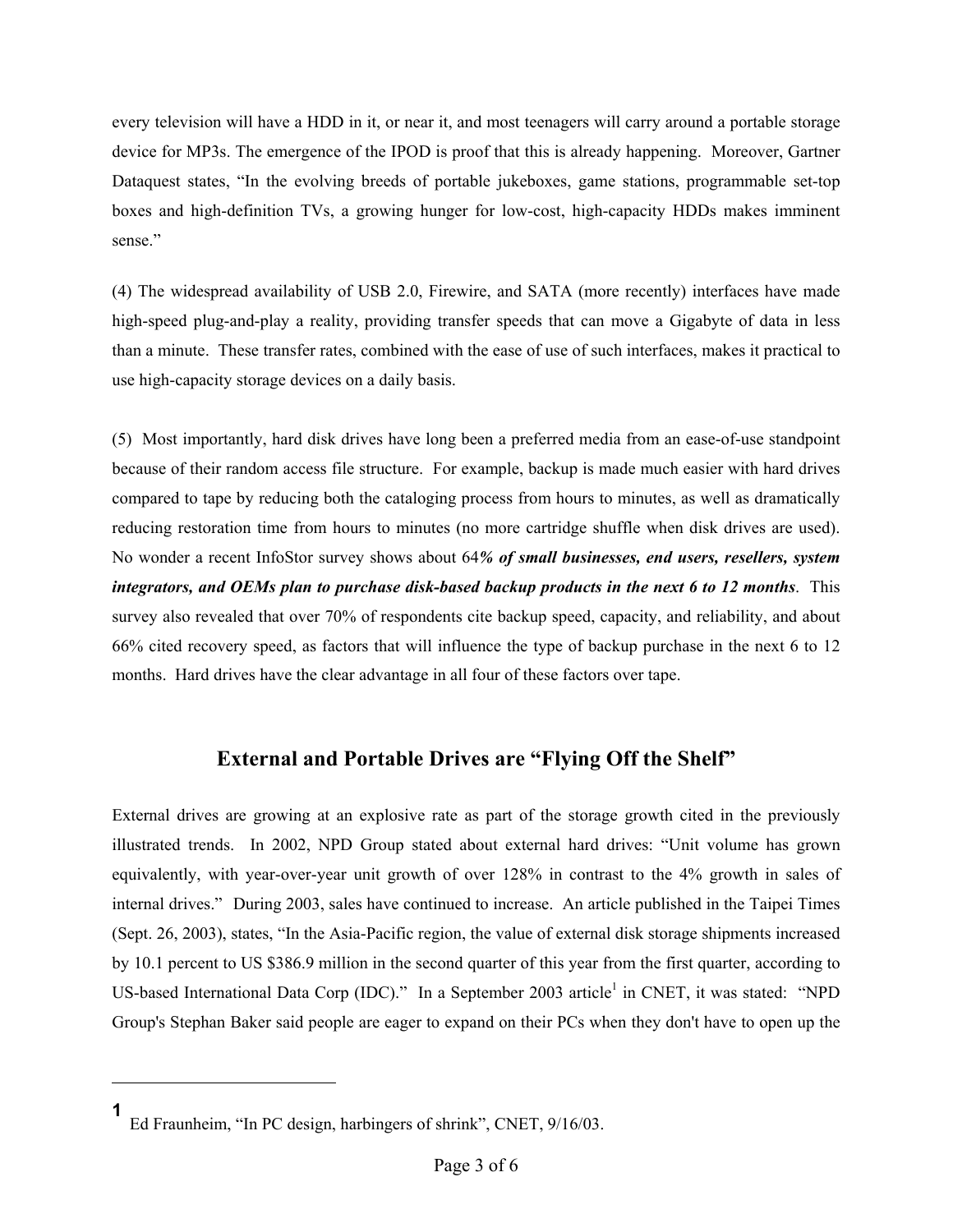equipment to add technology." Furthermore, "He noted that for the first seven months of this year (2003), unit shipments of external hard drives were up 47%…"

## **Most External Hard Drives Don't Keep Data Safe Enough**

#### "**Rough Handling Accounts For More Hard Disk Drive Damage Than All Other Factors Combined."**

According to Independent Technology Services. The most significant area that drives fail is their inability to keep data safe due to insufficient shock protection for handling, even when they are supposed to be "portable". Hard drive manufacturer Fujitsu Corporation has published that *"A drop onto a hard surface from as little as ¼" (6 mm) can cause defects on the surface of the drive, so extreme care must be exercised when handling disk product.*" Most portable and external drives do not have sufficient shock protection from routine handling.

Another case in point comes from Maxtor, the dominant maker of external hard drives, which warns its 5000 DV drive customers on Page 3 of the product instructions (under "Handling Precautions"): **"Do not bump, jar, or drop the drive".** Another area that drive makers fall short is warranty period – many makers only protect for one year, yet it is highly desirable for organizations to have at least a three-year warranty to match their typical computer buying cycle.

### **What Makes a Great Portable External Hard Drive?**

Given the explosion of portable and external hard drives on the market, Olixir Technologies conducted surveys and market research to help understand what features the ideal high-capacity external portable hard drive would have. The study revealed seven key features for an optimal hard drive, which Olixir calls the *Portable Drive Checklist* :

- (1) High reliability and durability, keeping data ultra safe
- (2) A real warranty, preferably more than two years
- (3) Fast data transfers
- (4) Easy use and installation
- (5) Inclusion of comprehensive backup software
- (6) Compact size and ability to stand either horizontally or vertically to save desktop space
- (7) High maximum capacity (for data intensive applications)
- (8) Affordability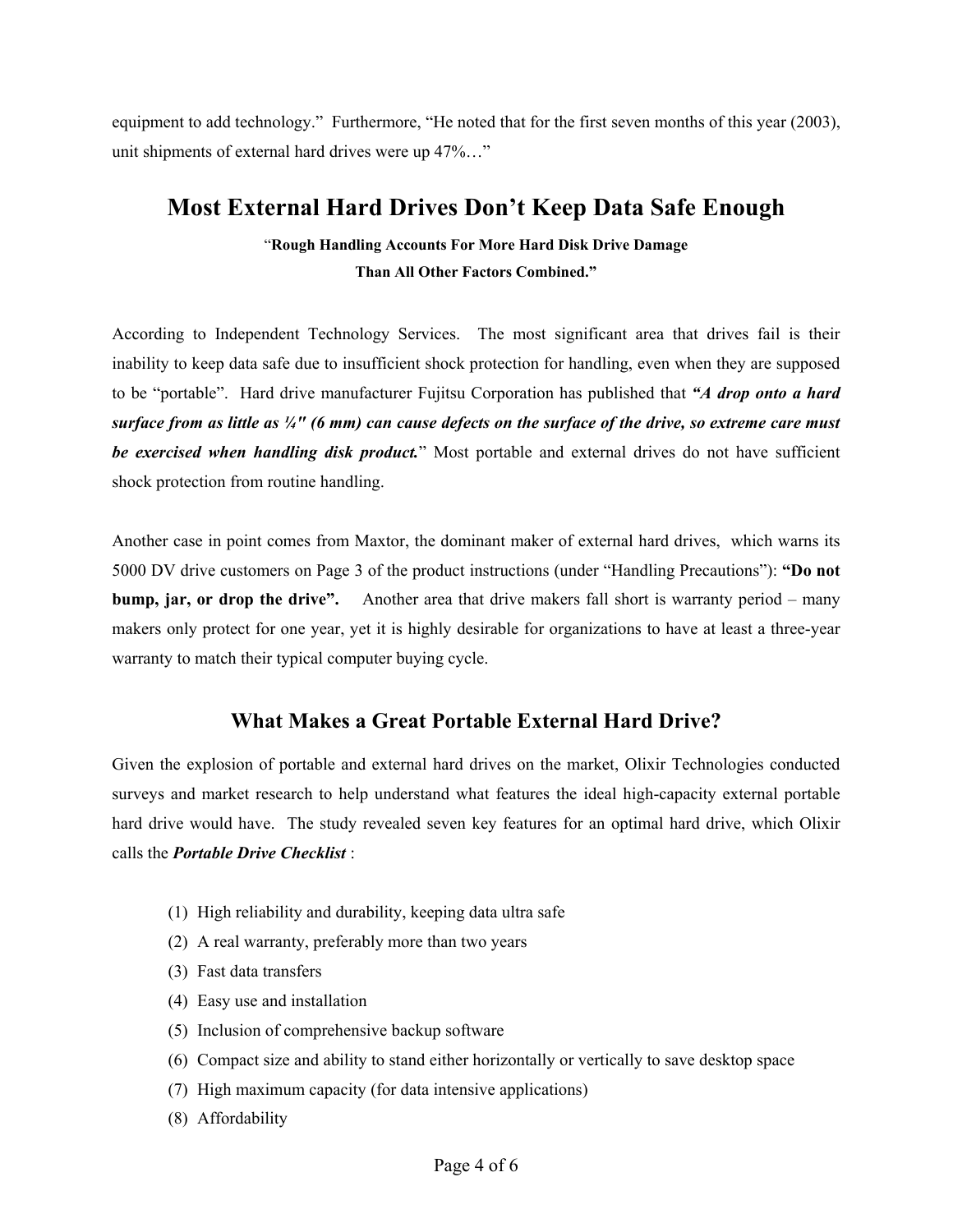Most portable or external drives can successfully meet some of the criteria, but almost all drives fall short of meeting all eight (see chart below).

| <b>KEY</b><br>$=$ Meets requirement<br>$=$ Meets requirement<br>partially or sometimes<br>$=$ Fails to meet standard | Highly Reliable & Durable | Fast Data Transfer | Easy to Use & Install | Includes Back-up S/W | Handheld & Portable | High Capacity (200 GB+) | Warranty<br>3-Year | <b>Affordable Price</b> |
|----------------------------------------------------------------------------------------------------------------------|---------------------------|--------------------|-----------------------|----------------------|---------------------|-------------------------|--------------------|-------------------------|
| Olixir 40-400 GB Mobile DataVault                                                                                    |                           |                    |                       |                      |                     |                         |                    |                         |
| <b>20-100GB Portable Drives</b>                                                                                      | O                         |                    |                       | O                    | O                   |                         | O                  |                         |
| 80-400 GB External Drives                                                                                            |                           |                    |                       | O                    |                     |                         | O                  |                         |
| 700 MB CD-ROM                                                                                                        |                           |                    |                       |                      |                     |                         | O                  |                         |
| <b>Tape Drives</b>                                                                                                   | O                         |                    |                       | O                    | O                   | O                       | O                  |                         |
| <b>Zip &amp; Orb Drives</b>                                                                                          |                           |                    | O                     |                      | Ω                   |                         |                    |                         |

#### **Introducing Olixir Technologies' Mobile DataVault 3DX**

Olixir Technologies, a provider of technologically advanced ruggedized, portable data storage solutions, recently began shipping its Mobile DataVault 2LX and 3DX, the industry's first slim, rugged, highcapacity 2.5-inch and 3.5-inch portable hard disk drives, which are targeted to meet the features addressed in the *Portable Drive Checklist..* The durable Mobile DataVault 3DX family of high-capacity portable 3.5-inch ATA hard drives, currently available in capacities of 120 GB, 160 GB, 250 GB, and 400 GB are encased in a handheld shell that competes with the form factor of many 2.5-inch portable drives (and is over 40% smaller than many popular external desktop drive form factors). The ultra shock-protected Mobile DataVault 2LX family of portable 2.5-inch ATA hard drives, currently in the capacities of 40 GB, 60 GB, 80 GB and 100 GB, are encased in the same handheld shell as the 3DX, and are certified to exceed the transit drop test of MIL-STD-810F. The 2LX family of drives survives drops of up to 7 feet on concrete and over 75 drops from 3 to 6 feet. The 2LX family also features added ultra protection against vibration, making it suitable for mobile DVR applications in military, bus, and police vehicles.

Page 5 of 6 While other external disk-based data storage solutions typically cannot withstand a drop of even 3 inches, the patented shock-absorbent technology incorporated into the hot-swappable Olixir Mobile DataVault